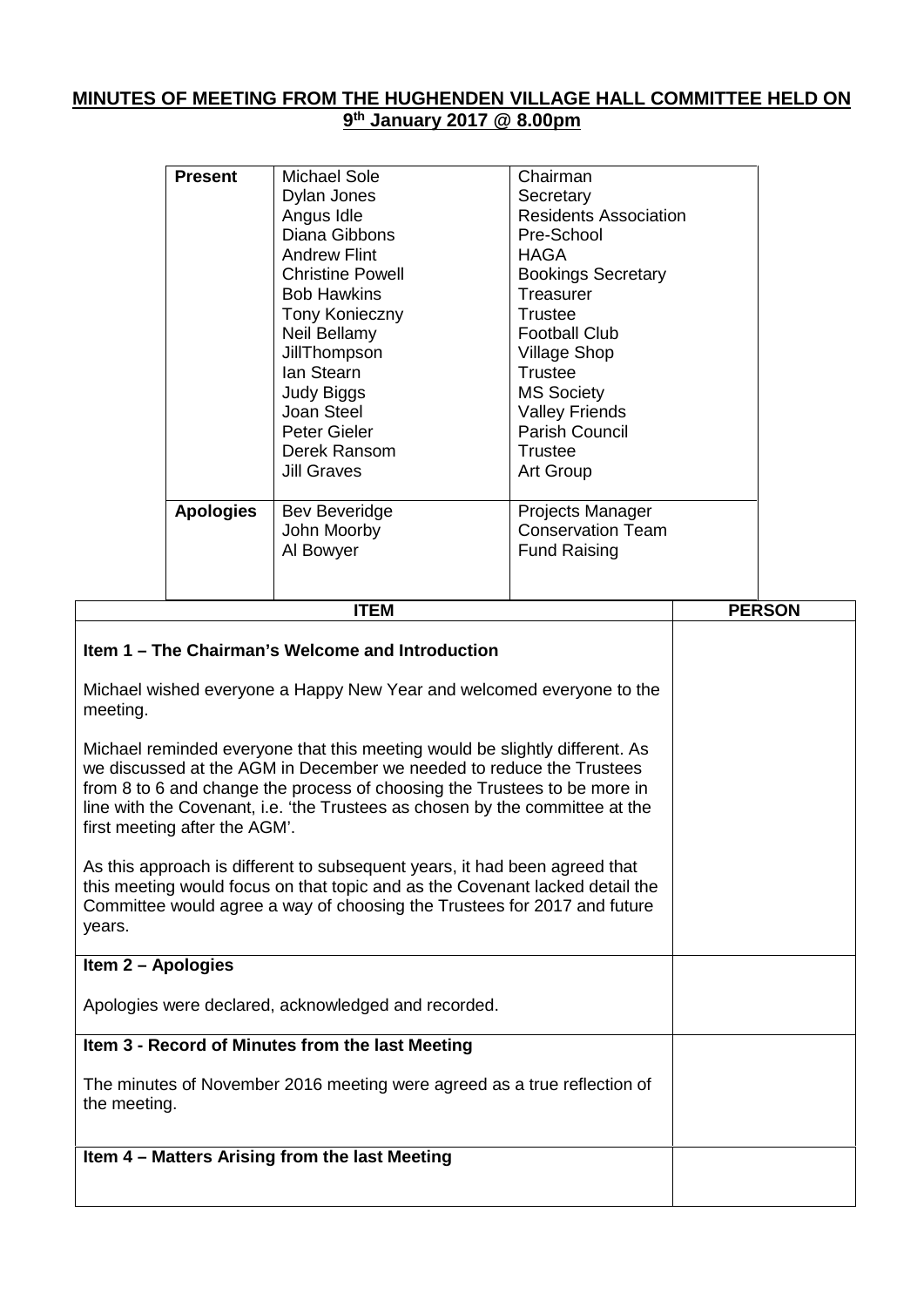| Michael advised work on the proposed CCTV system was ongoing. Two<br>quotes have been received but further investigation found that the quotes<br>were for a domestic environment and not suitable for the Hall. More quotes<br>have been requested for a commercial CCTV system. It is expected the<br>quote will be in the region of £6-7000                                                                                                                                                                                             |  |
|--------------------------------------------------------------------------------------------------------------------------------------------------------------------------------------------------------------------------------------------------------------------------------------------------------------------------------------------------------------------------------------------------------------------------------------------------------------------------------------------------------------------------------------------|--|
| Bev has taken on the responsibility of fitting the acoustic panels and will<br>advise the Committee of the plan and proposed dates asap.                                                                                                                                                                                                                                                                                                                                                                                                   |  |
| Dylan advised that the draft shop lease had been sent to the Shop lawyers<br>before Xmas but there had been no discussions to date.                                                                                                                                                                                                                                                                                                                                                                                                        |  |
| Michael advised that Bev would be sourcing new lights for the external Xmas<br>tree as soon as possible to ensure we have new lights for this Christmas.                                                                                                                                                                                                                                                                                                                                                                                   |  |
| Bev has sourced and ordered a handrail for the steps near the kitchen. Once<br>delivered Bev will fit it.                                                                                                                                                                                                                                                                                                                                                                                                                                  |  |
| Peter Gieler gave an update on the playground equipment. The new<br>climbing frame has been inspected and found to be safe with a low risk of<br>injury. The rotten wooden equipment will be replaced and equipment for<br>under 6 yrs old would be sought to replace it.                                                                                                                                                                                                                                                                  |  |
| Dylan advised there had been no progress on the discussion at the last<br>meeting to join the two charities (Hall and King George V Field).                                                                                                                                                                                                                                                                                                                                                                                                |  |
| Item 5 - Appointing a Chair Person                                                                                                                                                                                                                                                                                                                                                                                                                                                                                                         |  |
| Before the meeting could continue, Michael advised that a Chair Person,<br>Secretary and Treasurer had to be appointed. Michael requested applicants<br>from the meeting to put themselves forward for selection.                                                                                                                                                                                                                                                                                                                          |  |
| No other committee member volunteered for a role.                                                                                                                                                                                                                                                                                                                                                                                                                                                                                          |  |
| Michael stood for Chair, proposed by Dylan and seconded by Andrew Flint.                                                                                                                                                                                                                                                                                                                                                                                                                                                                   |  |
| Dylan stood for Secretary, proposed by Diana and seconded by Christine                                                                                                                                                                                                                                                                                                                                                                                                                                                                     |  |
| Bob stood for Treasurer, proposed by Judy and seconded by Neil.                                                                                                                                                                                                                                                                                                                                                                                                                                                                            |  |
| Item 6 – Appointing the Trustees                                                                                                                                                                                                                                                                                                                                                                                                                                                                                                           |  |
| Michael opened the discussion by reminding those present of the discussion<br>at the AGM about the Covenant detailing the Trustees were chosen by the<br>Committee at the first meeting after the AGM. Michael also mentioned how in<br>2016 the Committee had spent some time understanding the roles of the<br>Trustees and had agreed the Trustees would act as a second house to<br>ensure the Committee operated in line with the ethos of the Covenant and<br>constitution and met the legal requirements of the Charity Commission. |  |
| It was also noted that we had had 8 trustees when the Covenant stipulates<br>only 6 and when this was discussed with Covenant holders, they saw no<br>reason to increase the number of Trustees.                                                                                                                                                                                                                                                                                                                                           |  |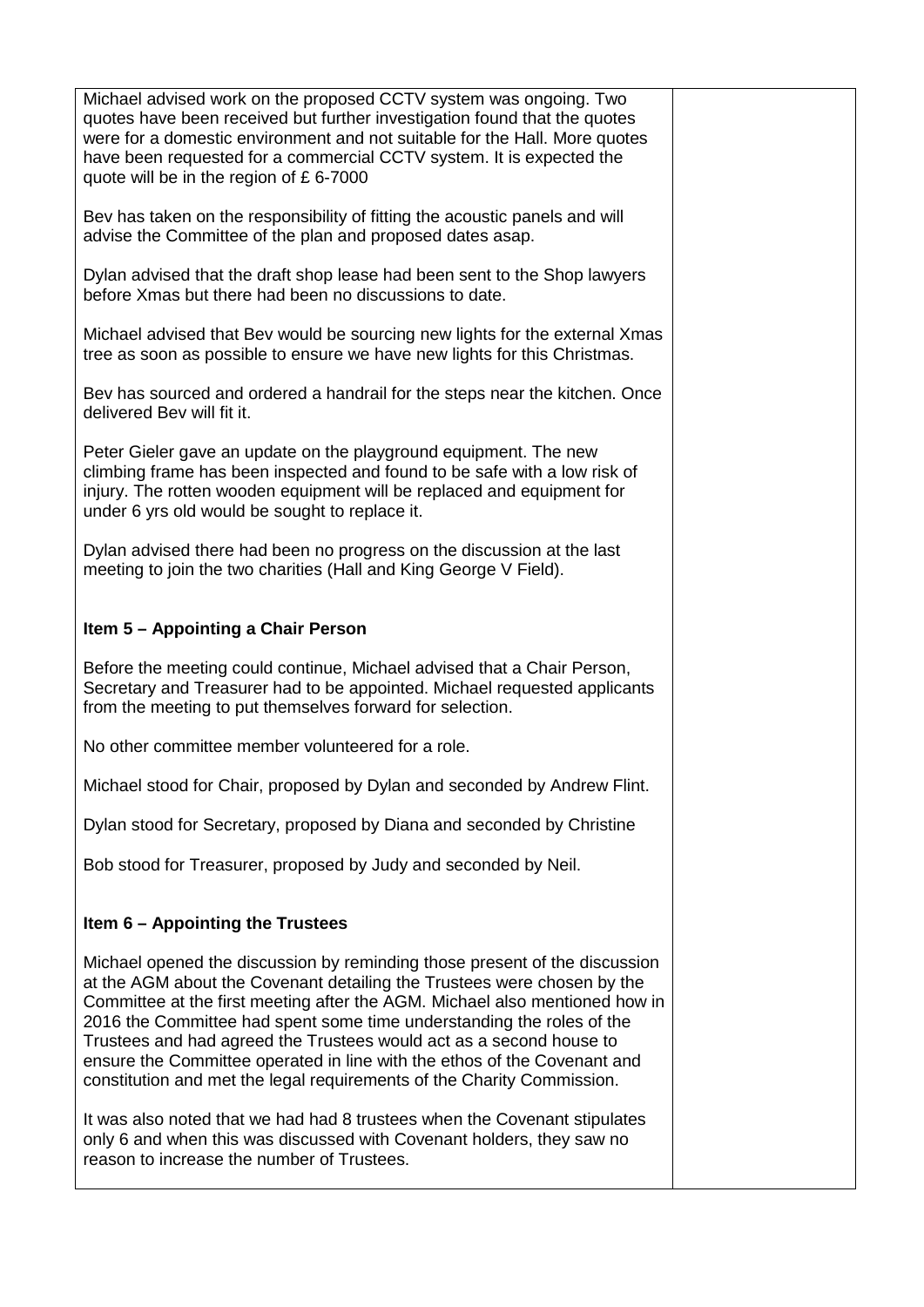| It was noted that at the public AGM that an additional 2 individuals had<br>shown interest in becoming Trustees taking the interested parties to approx.<br>10. Members of the public who attended the AGM also challenged the lack<br>of information available to the public on the availability of positions as<br>Members or Trustees.                                            |  |
|--------------------------------------------------------------------------------------------------------------------------------------------------------------------------------------------------------------------------------------------------------------------------------------------------------------------------------------------------------------------------------------|--|
| An open and constructive discussion was had, with all members encourage<br>to participate.                                                                                                                                                                                                                                                                                           |  |
| Some concern was raised about the possibility of a corrupt Committee<br>choosing friends as trustees, which would undermine the independence of<br>the Trustees.                                                                                                                                                                                                                     |  |
| A shared view was that the Covenant needed updating to reflect the modern<br>use of the Hall and the structure of the Committee and Trustees.                                                                                                                                                                                                                                        |  |
| A 12 month tenure for Trustees was believed as too short to create a stable<br>environment for the Hall management and oversee long term projects and<br>strategies. The cost of changing the Land Registry documents annually is<br>also a factor to consider.                                                                                                                      |  |
| It was discussed how the Trustees would be run and how the role of<br>Secretary and Chair would be required in both teams and how some<br>individuals had dedicated decades of time and energy into the Hall and could<br>be ousted from the Hall Management by others less committed.                                                                                               |  |
| Item 7 - The Decision                                                                                                                                                                                                                                                                                                                                                                |  |
| For 2017 The Trustees would consist of 2 Officers from the Committee<br>(Chair and Secretary) and 4 non-Committee members to ensure the<br>balance of decision making was independent of the Committee<br>Members. This will be reviewed before the next AGM.                                                                                                                        |  |
| Some concern was raised about the Chairman of the Committee also<br>acting as Chairman of the Trustees, so this will be discussed and a<br>decision made at the first trustee meeting of 2017.                                                                                                                                                                                       |  |
| The Trustees will meet at least once a quarter and minute their<br>meetings.                                                                                                                                                                                                                                                                                                         |  |
| All those interested in becoming a Trustee will be requested to write a<br>short resume (no more than 250 words) on why they want to be a<br>Trustee. These will be provided to the Committee Members who will<br>chose the 4 applicants they wish to be Trustees. The four with the<br>most votes will be notified by the 1 <sup>st</sup> February in time for the next<br>meeting. |  |
| Michael will coordinate the voting and receive the nominations.<br>Michael will also inform those interested parties from the public AGM<br>of how they can be included in the process.                                                                                                                                                                                              |  |
| The timings will be as follows:                                                                                                                                                                                                                                                                                                                                                      |  |
| All applicants to submit resume by midday on Sunday 22 <sup>nd</sup> Jan 2017                                                                                                                                                                                                                                                                                                        |  |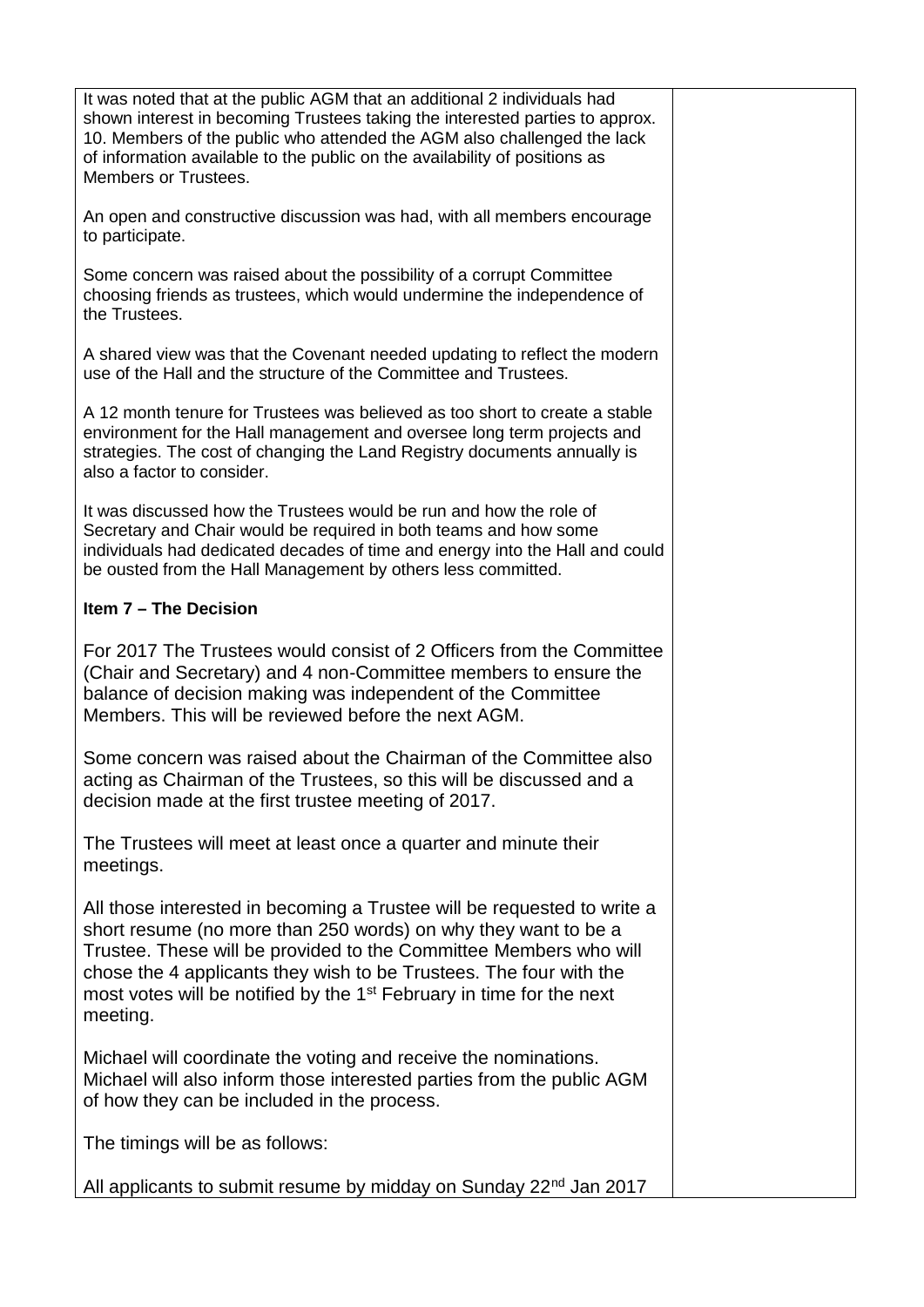| Committee members will receive the resumes on Monday 23rd Jan<br>2017.                                                                                                                                                                                                                                                                                                                                                                |  |  |  |  |  |
|---------------------------------------------------------------------------------------------------------------------------------------------------------------------------------------------------------------------------------------------------------------------------------------------------------------------------------------------------------------------------------------------------------------------------------------|--|--|--|--|--|
| Votes should be returned to Michael in writing or by email by Midday<br>on Monday 30 <sup>th</sup> Jan.                                                                                                                                                                                                                                                                                                                               |  |  |  |  |  |
| Applicants will be informed on the 1 <sup>st</sup> February and the committee<br>informed as soon as all applicant verbally accept their positions as<br>Trustees.                                                                                                                                                                                                                                                                    |  |  |  |  |  |
| Prior to the next AGM Dylan will liaise with the Covenant holders with<br>a view of updating the document to ensure it is more current and in<br>line with the modern running of the Hall and current legislation. Topics<br>for discussion will be:                                                                                                                                                                                  |  |  |  |  |  |
| Community groups entitled to appoint Committee members<br>$\bullet$<br>The process of appointing Trustees<br>$\bullet$<br>The term of a trustee to be extended<br>$\bullet$                                                                                                                                                                                                                                                           |  |  |  |  |  |
| Item 9 - Projects for 2017                                                                                                                                                                                                                                                                                                                                                                                                            |  |  |  |  |  |
| As time allowed Michael took the opportunity to remind the Committee of the<br>projects that were on the agenda for 2017                                                                                                                                                                                                                                                                                                              |  |  |  |  |  |
| • Replace all internal doors to modern fire safe doors to update to look<br>and feel of the hall.                                                                                                                                                                                                                                                                                                                                     |  |  |  |  |  |
| • Additional acoustic panelling for the bare brick walls                                                                                                                                                                                                                                                                                                                                                                              |  |  |  |  |  |
| • An appropriate Bin store with Natural screening                                                                                                                                                                                                                                                                                                                                                                                     |  |  |  |  |  |
| • Brown 'Place of Interest' road sign in the Village                                                                                                                                                                                                                                                                                                                                                                                  |  |  |  |  |  |
| • Widening and securing the road entrance to the hall                                                                                                                                                                                                                                                                                                                                                                                 |  |  |  |  |  |
| • New blinds for the kitchen and committee room                                                                                                                                                                                                                                                                                                                                                                                       |  |  |  |  |  |
| Remodelling of the entrance to the side of the Hall<br>$\bullet$                                                                                                                                                                                                                                                                                                                                                                      |  |  |  |  |  |
| • Remodel the current entrance for secure storage of tables and chairs                                                                                                                                                                                                                                                                                                                                                                |  |  |  |  |  |
| Item $10 - AOB$                                                                                                                                                                                                                                                                                                                                                                                                                       |  |  |  |  |  |
| Michael requested £1500 to employ a professional that could provide<br>elevation drawing and ideas to modernise the Hall. It was discussed and<br>Michael was requested to seek pre-sales options from architects that would<br>be offered for free.                                                                                                                                                                                  |  |  |  |  |  |
| Peter highlighted problems with some overgrown trees on Cryers Hill that<br>were obscuring the pathway and making the pathway unsafe for children<br>walking to school. Peter requested volunteers from the Hall Committee to<br>assist in cutting back the trees. Peter was asked to supply a date for people<br>to consider and that the Hall would try and provide refreshments should a<br>team of volunteers undertake the work. |  |  |  |  |  |
|                                                                                                                                                                                                                                                                                                                                                                                                                                       |  |  |  |  |  |